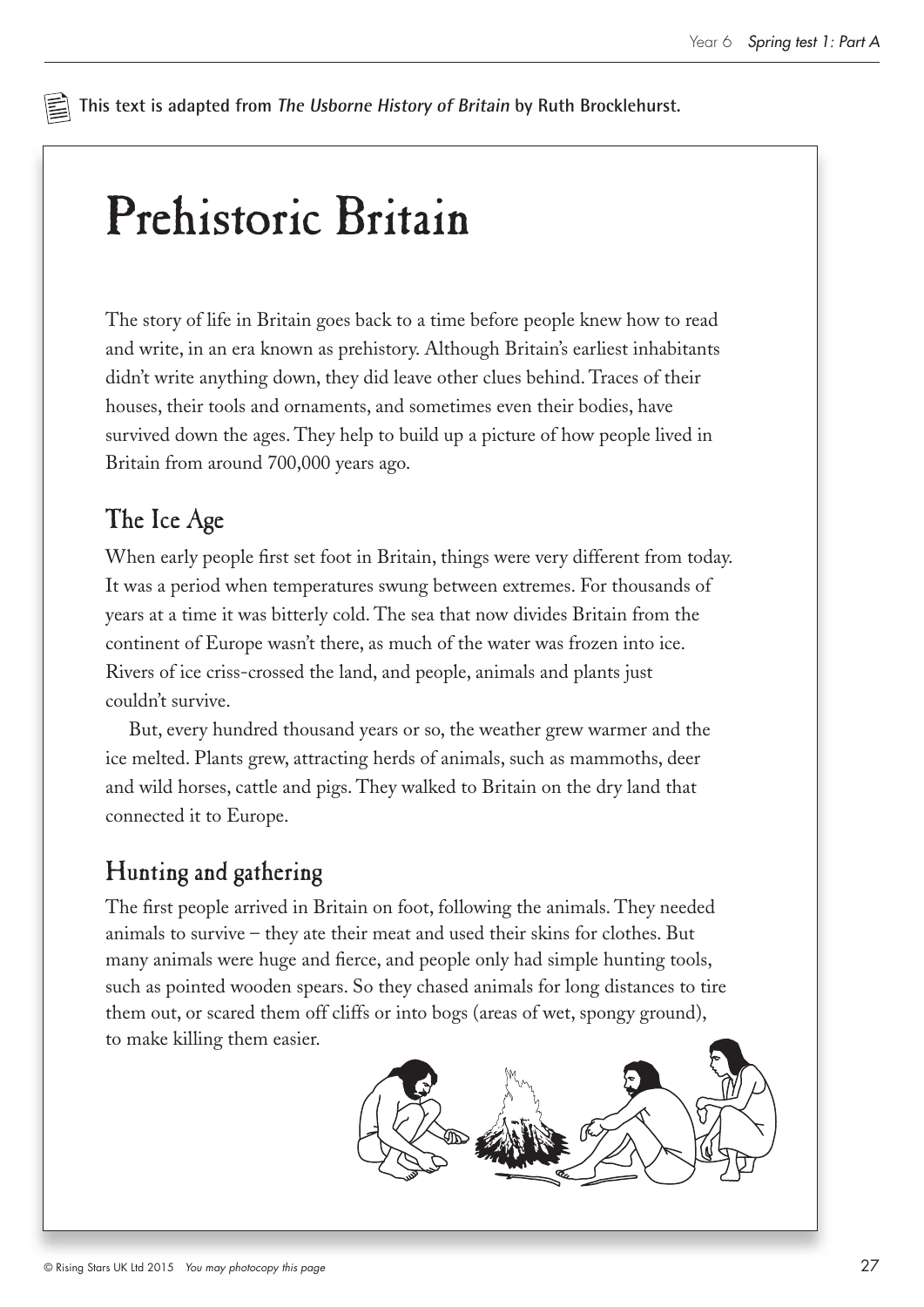They also made use of any animals they found that were already dead. This saved the effort of hunting. But the hunters of the Ice Age didn't just eat meat. They also caught fish and gathered shellfish, wild nuts, fruits and roots. They twisted plant stems and leaves to make rope and twine. And, to help with all these tasks, they made themselves tools from wood, bone and stone.

## On the move

Because they relied so much on wild animals, Ice Age hunters didn't have fixed homes. They moved around, following herds as they migrated in search of the best grass. At night, people slept in caves – if any were handy – or in shelters made of things they found nearby. But, every hundred thousand years or so, the cold weather returned again, the ice expanded to cover more of the land, and people and animals had to leave once more.



#### Getting warmer

During the Ice Age, the weather kept swinging from very cold to warm – though this happened very slowly, about every 100,000 years. Plants, animals and people could only survive in Britain in the warm periods.

In 2003, archaeologists discovered rare Ice Age art in caves at Creswell Crags in Nottinghamshire. Outlines of deer, wild cattle and bird-like creatures survive, carved into the cave walls.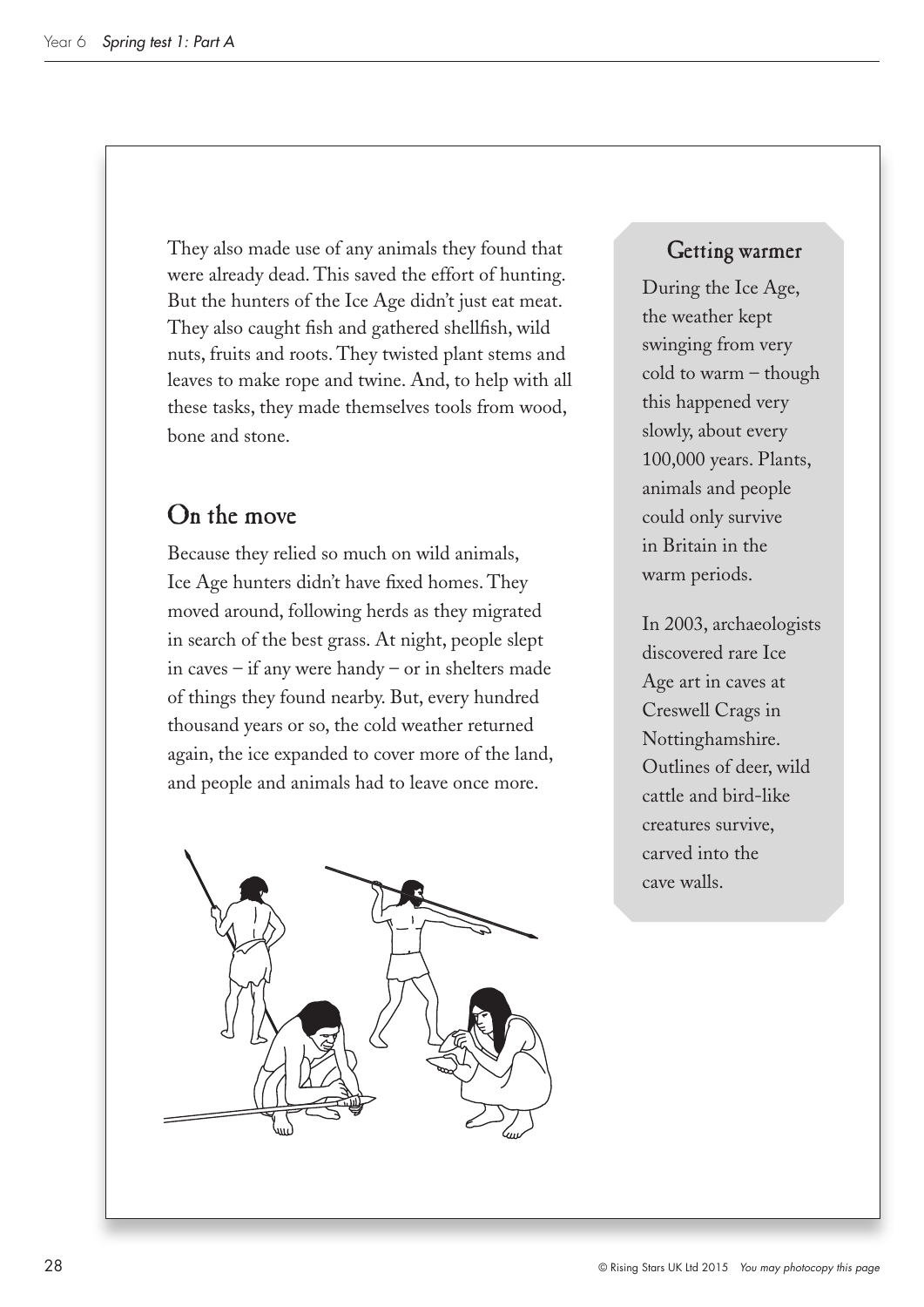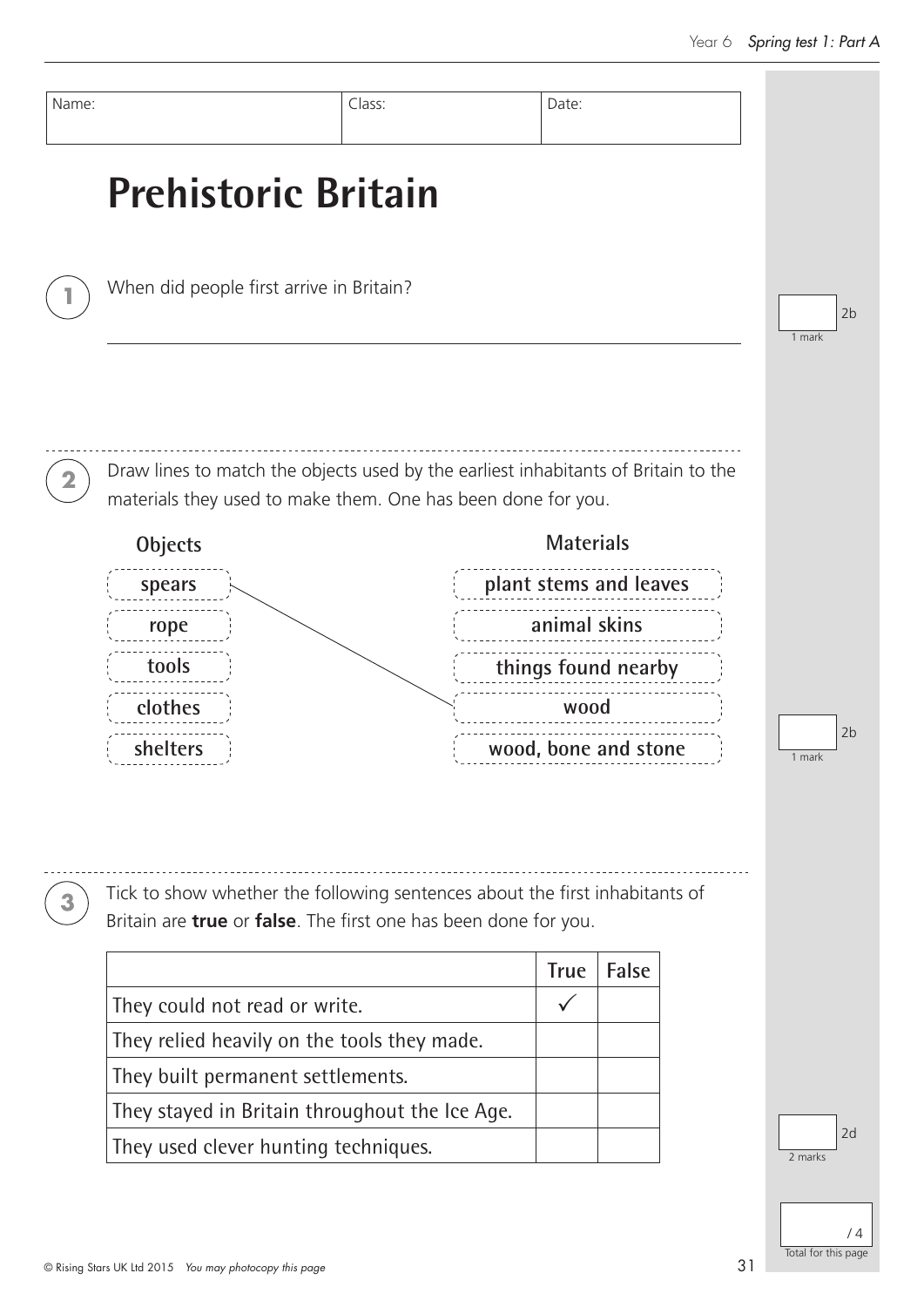| Look at the paragraph headed On the move.<br>5<br>What do you find out about Ice Age people? Write two things.<br><u> 1989 - Johann Stoff, deutscher Stoff, der Stoff, der Stoff, der Stoff, der Stoff, der Stoff, der Stoff, der S</u><br>1<br>$\overline{2}$<br><u> 1989 - Johann Stoff, deutscher Stoffen und der Stoffen und der Stoffen und der Stoffen und der Stoffen und der</u> | 2d<br>1 mark  |
|------------------------------------------------------------------------------------------------------------------------------------------------------------------------------------------------------------------------------------------------------------------------------------------------------------------------------------------------------------------------------------------|---------------|
|                                                                                                                                                                                                                                                                                                                                                                                          | 2b<br>2 marks |
| Which of the following descriptions best fits this text? Tick one.<br>explanation<br>persuasion<br>recount<br>report                                                                                                                                                                                                                                                                     | 2f<br>1 mark  |
|                                                                                                                                                                                                                                                                                                                                                                                          | /4            |